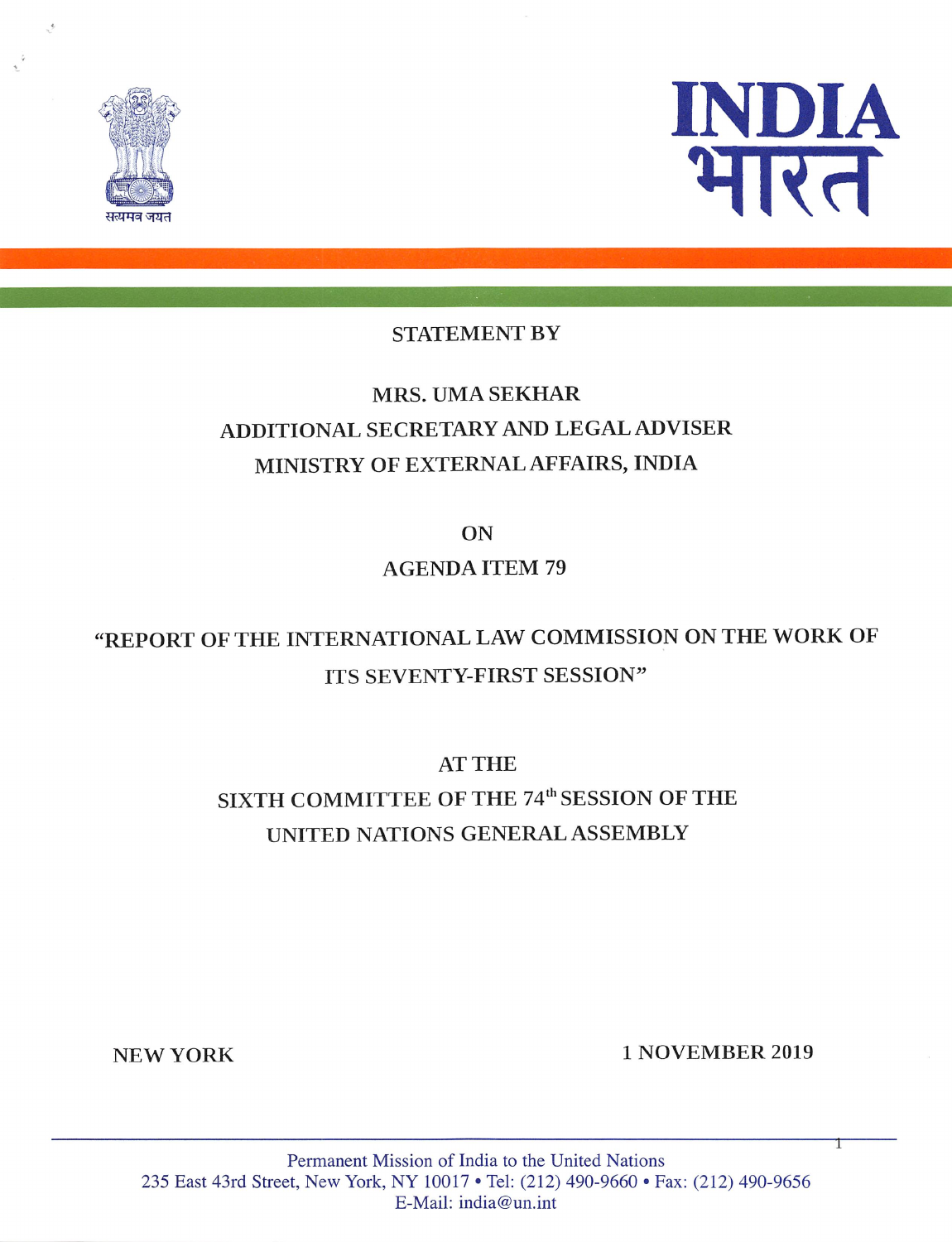### Mr. Chairman,

 $\overline{\mathcal{L}}$ 

India would like to congratulate the Special Rapporteur Ms. Escobar Hernández, on her extensive work and tireless efforts in simplifying the complexities of the topic into Draft Articles on immunity of State officials from foreign criminal jurisdiction . We also would like to commend for her seventh report which elaborates on the procedural aspects of the immunity. We are also grateful to the International Law Commission for its continued efforts on the topic on a priority basis.

### Mr. Chairman,

The question as to whether immunity of State Officials should prevail over the duty to prosecute and punish individuals responsible for crimes has resurfaced in the hght of the new developments in international law. For instance, international and national courts which have prosecuted state officials have faced challenges in a number of areas including jurisdictional matters, enforcement of warrants of arrest etc.

### Mr. Chairman,

We acknowledge the Special Rapporteur's proposal that there should be certain procedural safeguards with respect to immunity of State officials. The procedural safeguards detailed under Draft Articles 8 to 16 may be useful to both the forum State and the State of the official. We take note of the Draft Articles which might help in eliminating the risk of politicization of the prosecution and avoid instability in inter-State relations. Nevertheless, given that the subject matter under discussion is not just a legal issue but also a political issue, it requires in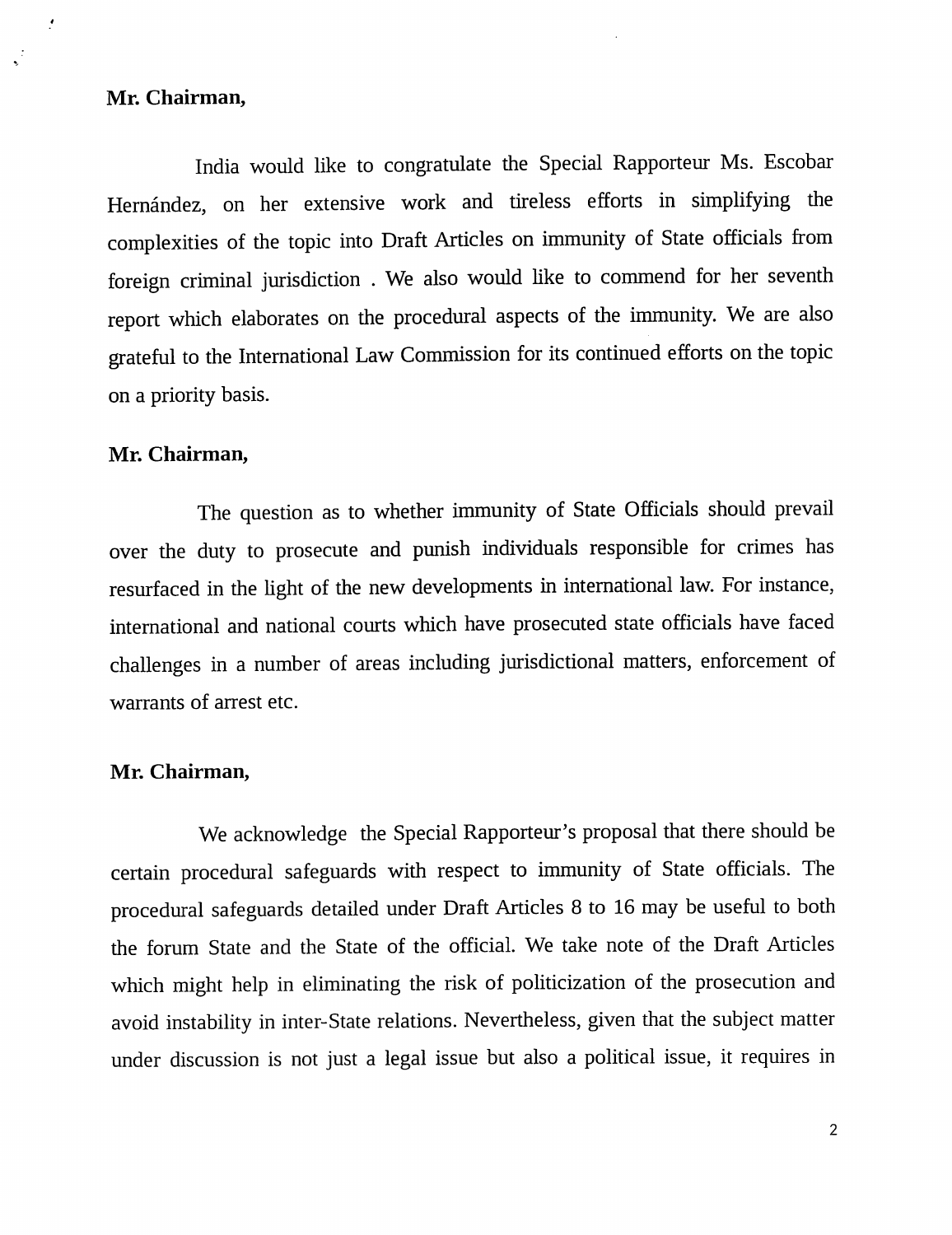depth research on relevant State practice.

## Mr. Chairman,

As regards Draft Article 14 regarding transfer of criminal proceedings, we are of the view that the Draft Article should expressly provide for request for transfer of proceedings by the State of the official. We would like to reiterate that there is a need to achieve a balance between the interests of the forum State and those of the State of the official, in line with the principle of reciprocity.

We would like to respond to the question posed by the Special Rapporteur whether a mechanism for settlement of disputes between the forum State and the State of the official should also be proposed in the draft articles. We understand that a dispute settlement mechanism is not necessary as the consultations provided in Draft Article 15 should be sufficient. Any differences or disputes between Forum State and State of official can also be settled through diplomatic channels.

We recognize excellent progress made by the Special Rapporteur on this topic.

#### Mr. Chairman,

We thank the Commission for taking up the issue of "Sea-level rise and its implications" as one of its agenda items. We extend our support to the Commission and assure you to contribute to the discussions on the topic. We endorse the view that Sea-level rise is one of the consequences of global warming.

The consequences of Sea-level rise are manifold and can cause the

 $\bar{\mathbf{v}}$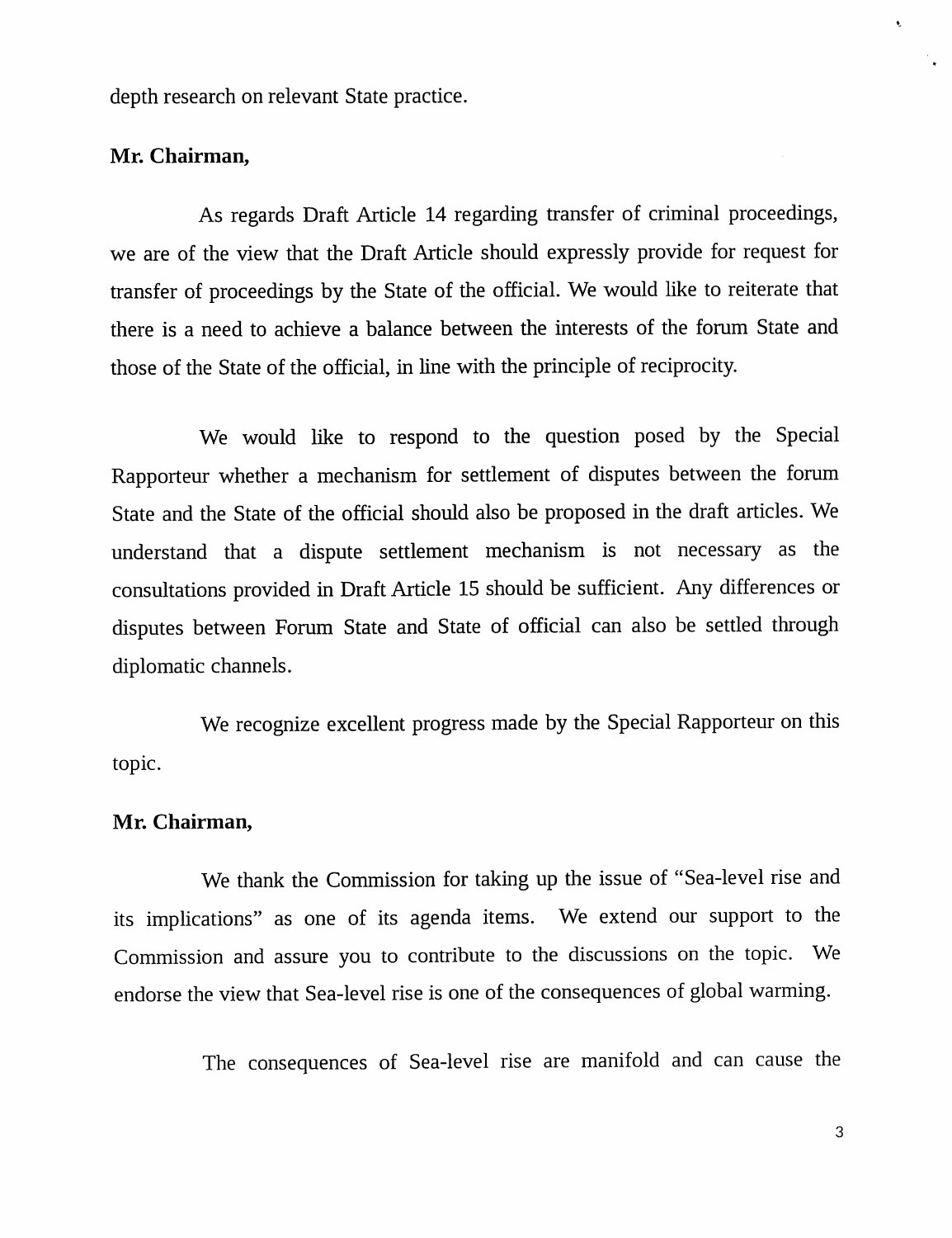submersion of existing land territories, thereby raising complex issues of sovereignty and access to natural resources. Sea-level rise is also expected to change the existing boundaries of maritime zones, with concomitant political, economic, and security implications.

### Mr. Chairman,

 $\mathcal{I}$ 

We believe that the focus of international law should also address the issue of livelihood and displacement which will affect millions of people in the coastal areas. The 2014 ILC Draft Articles on the Protection of Persons in the Event of Disasters are useful beginning in this regard.

This year, India has launched the Global Coalition for Disaster Resihent Infrastructure (CDRI). This builds on the Sendai framework and will support countries - developed and developing - to build climate and disaster resilient infrastructure. The Coalition's secretariat, supported by UNDRR and based in Delhi, will facilitate knowledge exchange, provide technical support and support capacity building.

We extend our support to the work of the Commission on this topic and appreciate the valuable role being played by the Commission in this regard.

#### Mr. Chairman,

As regards the topic on the 'protection of the environment in noninternational armed conflicts' we welcome the efforts of Special Rapporteur Ms. Marja Lehto for submitting her second report. The second report discussed several questions pertaining to this important topic, with a focus on how the international